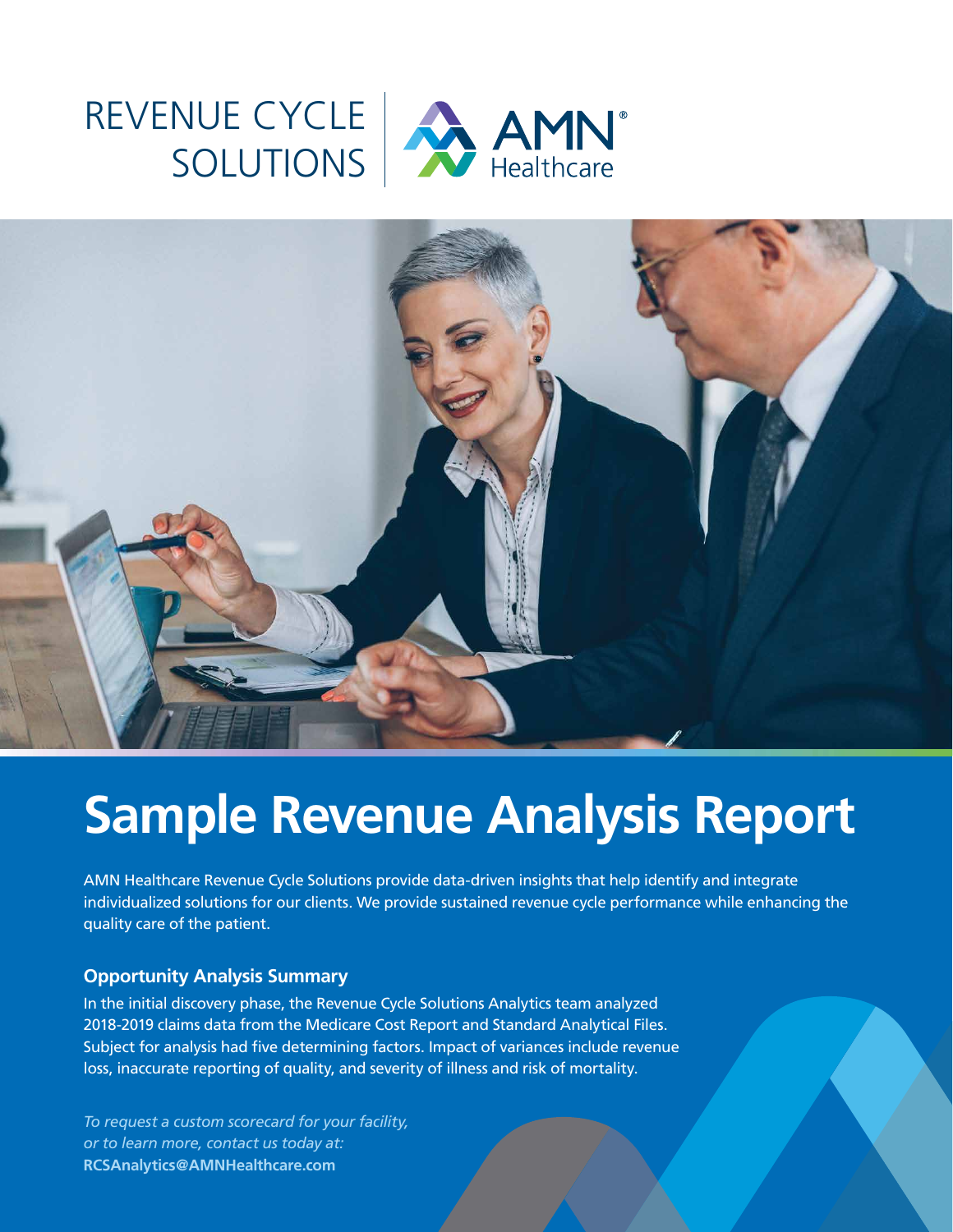

# \$62.3M in Economic Cost Savings and<br>



#### **ED Conversions Opportunity - REVENUE CAPTURE**



*To request a custom scorecard for your facility, or to learn more, contact us today at:* **RCSAnalytics@AMNHealthcare.com**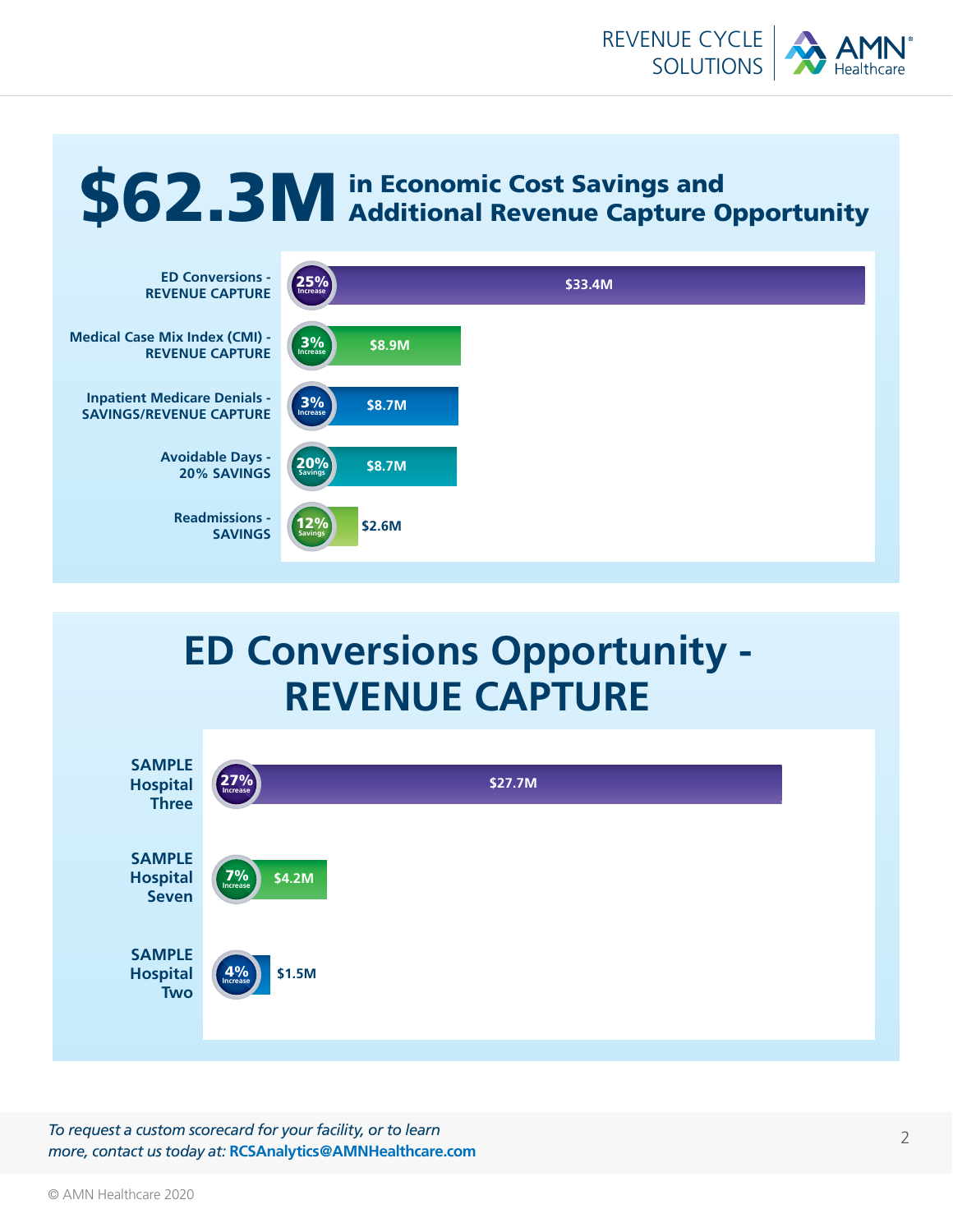

### **Medical CMI Opportunity - REVENUE CAPTURE**



#### **Inpatient Medicare Denials Opportunity - SAVINGS/REVENUE CAPTURE**



*To request a custom scorecard for your facility, or to learn more, contact us today at:* **RCSAnalytics@AMNHealthcare.com**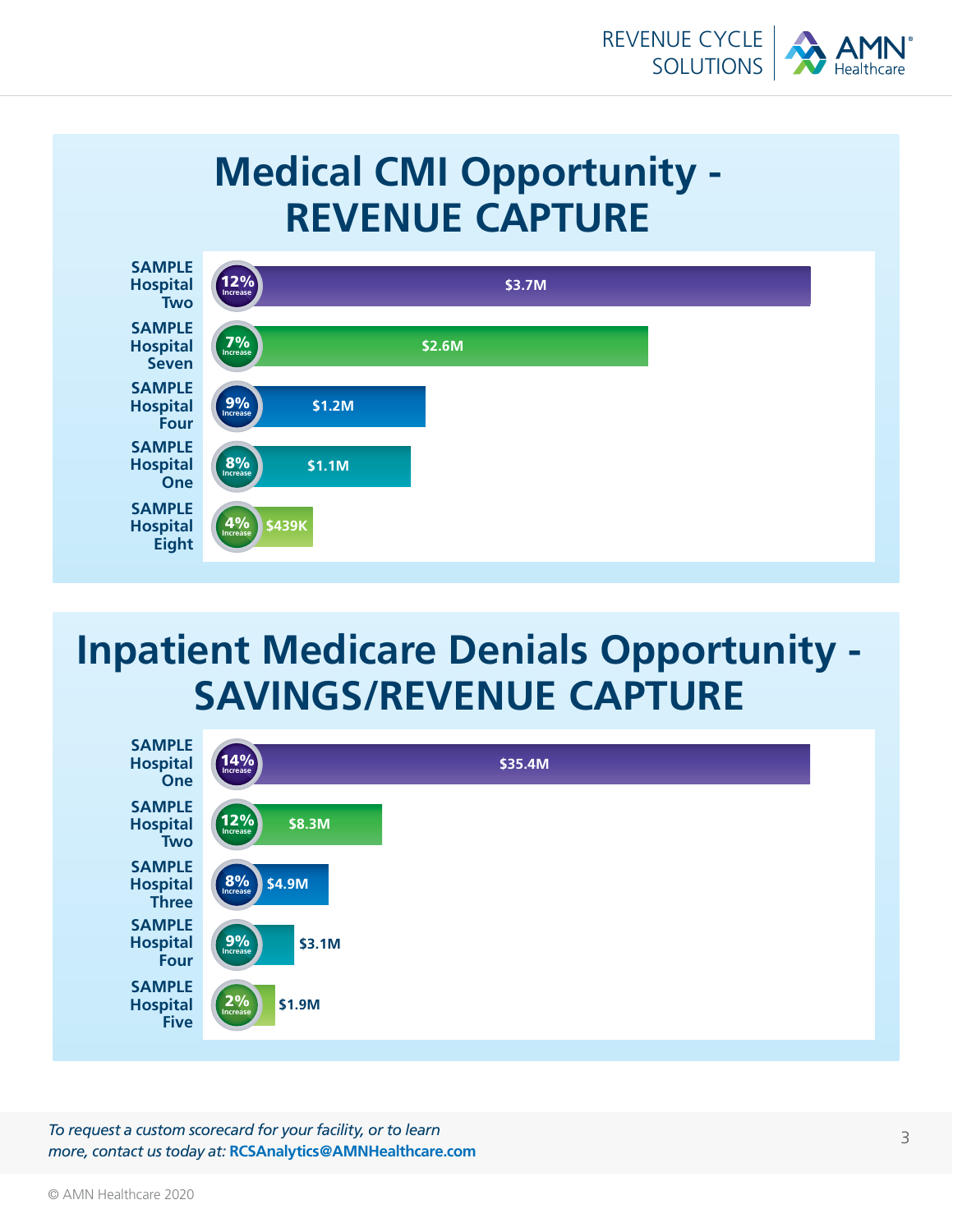

#### **Avoidable Days:**

**Top Diagnosis Related Groups (DRGs) & Probable Savings**



### **Readmissions - SAVINGS**



*To request a custom scorecard for your facility, or to learn more, contact us today at:* **RCSAnalytics@AMNHealthcare.com**